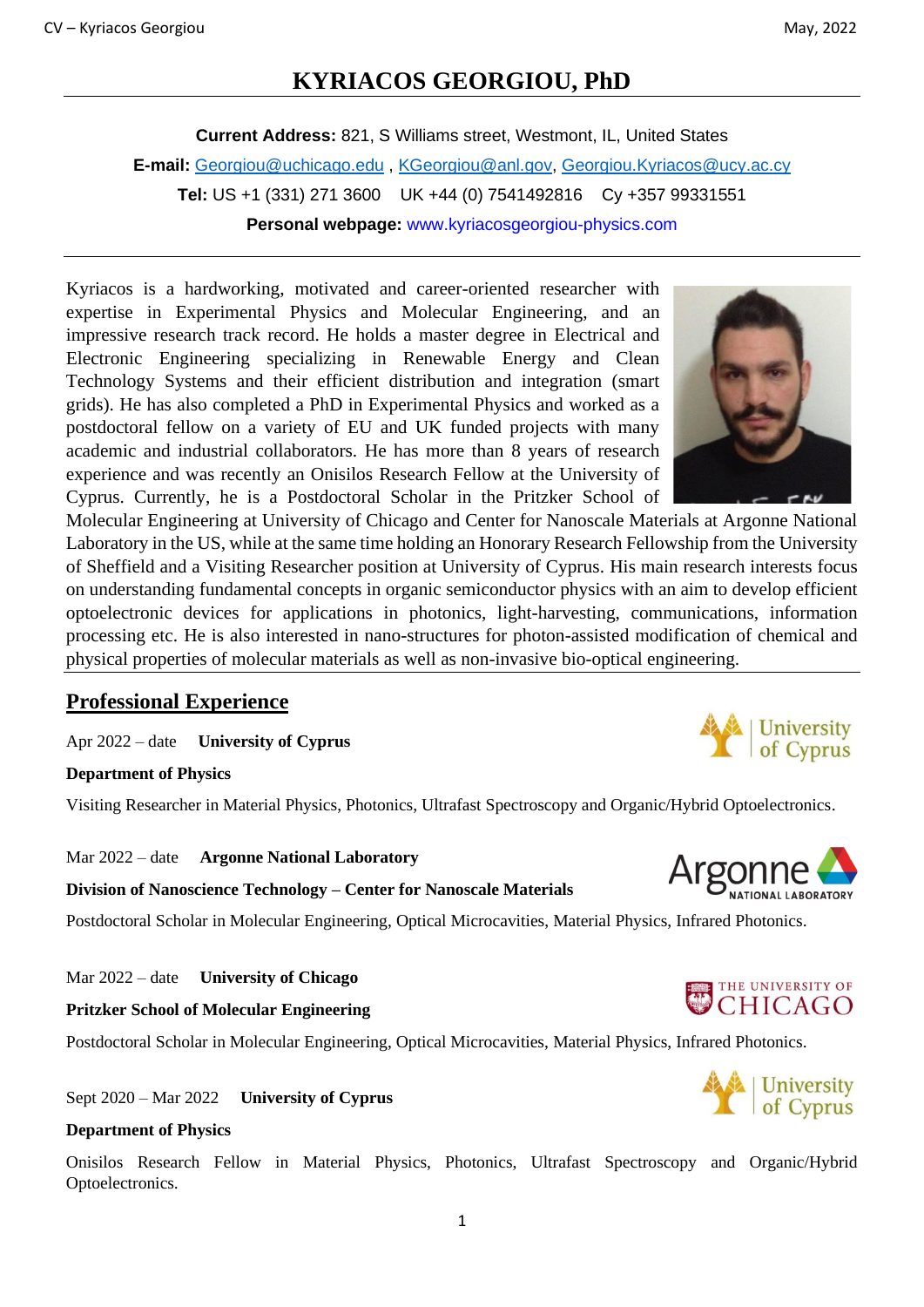Sept 2021 – Jan 2022 **University of Cyprus**

### **Department of Physics**

Special Scientist / Lecturer of the undergraduate module 'PHY322 - Advanced Physics Laboratory II – Atomic and Nuclear Physics'.

Oct 2020 – date **The University of Sheffield**

#### **Department of Physics and Astronomy**

Honorary Research Fellow in Material Physics, Photonics, Ultrafast Spectroscopy and Organic/Hybrid Optoelectronics.

Oct 2018 – Oct 2020 **The University of Sheffield**

#### **Department of Physics and Astronomy**

Post-Doctoral Research Associate in Material Physics, Photonics and Organic/Hybrid Optoelectronics.

# **Education**

Oct 2014 – Oct 2018 **The University of Sheffield Department of Physics and Astronomy**

#### **PhD in Physics**

 **Research interests:** Material Physics, Photonics, Organic/Hybrid Optoelectronics, Solid State Physics

 **Thesis Title:** Exciton-Polaritons in BODIPY-filled Microcavities

 **PhD Awarded:** 15/01/2019

#### Sept 2012 – Sept 2013 **The University of Manchester**

#### **School of Electrical and Electronic Engineering**

#### **MSc Renewable Energy and Clean Technology**

Class: Distinction

MSc thesis: 'Effects of temperature and series resistance variation on the performance of silicon solar cells'

Sept 2007 – Jul 2012 **The University of Patras Department of Physics**

#### **BSc in Physics**

Grade: 66,9% (Class: Very Good)

• Specialization: Energy Materials and Environmental Physics

### **Skills and Expertise**

Processing, Design, Fabrication and Characterization of Materials and Devices

- Ability to design, optimize and fabricate organic and hybrid optical devices in a clean-room environment.
- Strong skills in optical characterization of materials, organic microcavities and other photonic structures.



The University Of Sheffield.

The University Of Sheffield.









The<br>University Of Sheffield.



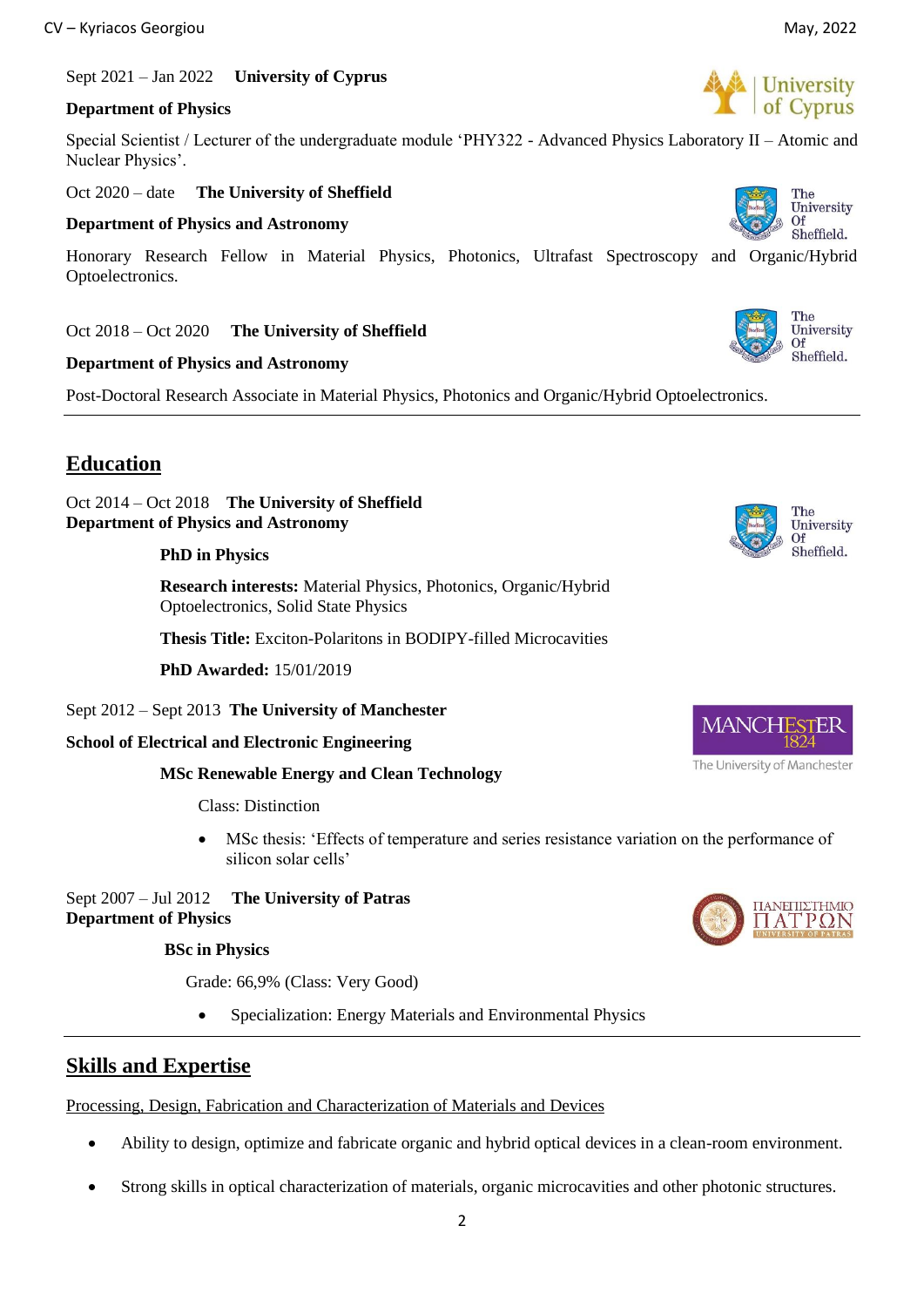### Project Management

• Ability to work on multiple projects simultaneously and prioritizing competing demands. Experience with writing and implementing EU and UK funded Research projects in the academic sector.

### Teamwork and Communication

- Team management Supervising new PhD and postgraduate students undertaking projects within the Electronic and Photonic Molecular Materials group and the Laboratory of Ultrafast Science.
- Hold collaborations with people of different areas and level of expertise in University of Southampton and University of St Andrews in the UK, Politecnico di Milano in Italy, Cornell University in the US, Nanjing University in China and Skolkovo Institute of Science and Technology (Skoltech) in Moscow, Russia.
- Developed excellent presentation and communication skills by working as a physics teacher and demonstrator at the Science and Technology Museum at the University of Patras, teaching undergraduate physics modules at the University of Sheffield and the University of Cyprus, engaging and organising outreach activities and delivering oral and poster presentations at departmental and international conferences during my PhD and post-doctoral positions.

# **Publications**

2022

- Pandya R. *et al.* [Tuning the coherent propagation of organic exciton-polaritons through dark state](https://arxiv.org/abs/2112.02141)  [delocalization.](https://arxiv.org/abs/2112.02141) *Adv. Sci.* (2022).
- McGhee K. E. *et al.* [Polariton condensation in a microcavity using a highly-stable molecular dye.](https://pubs.rsc.org/en/content/articlelanding/2022/tc/d1tc05554b/unauth) *J. Mater. Chem. C* (2022).

2021

- McGhee K. E. *et al.* [Polariton condensation in an organic microcavity utilising a hybrid metal-DBR mirror.](https://www.nature.com/articles/s41598-021-00203-y) *Sci. Rep.*, 11, 20879 (2021)*.*
- Renken S. *et al.* [Untargeted Effects in Organic Exciton-Polariton Transient Spectroscopy: A Cautionary Tale.](https://aip.scitation.org/doi/full/10.1063/5.0063173) *J. Chem. Phys.*, 155, 154701 (2021)*.*
- **Georgiou K.** *et al.* [Ultralong-range polariton-assisted energy transfer in organic microcavities.](https://onlinelibrary.wiley.com/doi/full/10.1002/anie.202105442) *Angew. Chem. In. Ed.,* 60 (30), 16661-16667 (2021)*.*
- **Georgiou K.** *et al.* [Observation of Photon-Mode Decoupling in a Strongly Coupled Multimode Microcavity.](https://aip.scitation.org/doi/abs/10.1063/5.0038086) *J. Chem. Phys.*, 154 (12), 124309 (2021)*.*

# 2020

- **Georgiou K.** *et al.* [Strong Coupling of Organic Dyes Located at the Surface of a Dielectric Slab Microcavity.](https://pubs.acs.org/doi/abs/10.1021/acs.jpclett.0c02751) *J. Phys. Chem. Lett*., 11, 9893-9900 (2020).
- Alanazi T. I. *et al.* [Potassium iodide reduces the stability of triple-cation perovskite solar cells.](https://pubs.rsc.org/en/content/articlehtml/2020/ra/d0ra07107b) *RSC Advances,* 10 (66), 40341-40350 (2020).
- Jayaprakash R., Whittaker C. E., **Georgiou K.** *et al.* [A two-dimensional organic-exciton polariton lattice](https://pubs.acs.org/doi/abs/10.1021/acsphotonics.0c00867)  [fabricated using laser patterning.](https://pubs.acs.org/doi/abs/10.1021/acsphotonics.0c00867) *ACS Photonics*, 7 (8), 2273–2281 (2020).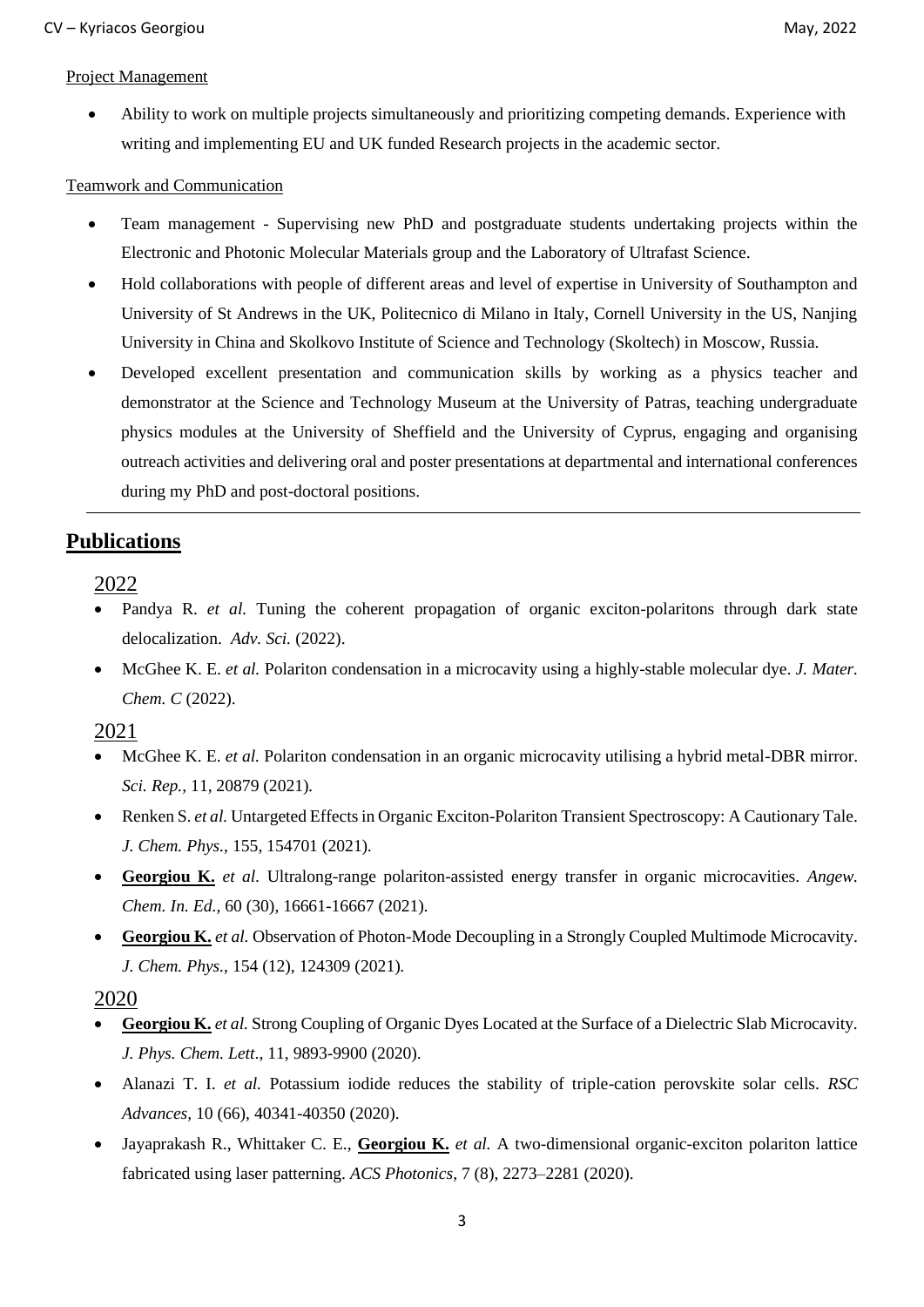- Putintsev A. *et al.* [Nano-second exciton-polariton lasing in organic microcavities.](https://aip.scitation.org/doi/abs/10.1063/5.0019195) *Appl. Phys. Lett.*, 117 (12), 123302 (2020)*.*
- Gillard D. *et al.* [Strong Exciton-Photon Coupling in Large Area MoSe](https://iopscience.iop.org/article/10.1088/2053-1583/abc5a1/meta)<sub>2</sub> and WSe<sub>2</sub> Heterostructures [Fabricated from Two-Dimensional Materials Grown by Chemical Vapor Deposition.](https://iopscience.iop.org/article/10.1088/2053-1583/abc5a1/meta) *2D Materials* (2020).
- Yagafarov T. *et al.* [Mechanisms blueshifts in organic polariton condensates.](https://www.nature.com/articles/s42005-019-0278-6) *Commun. Phys.*, 3 (1), 1-10 (2020).

### 2019

- Al-Jashaam F. L. *et al.* [The optical structure of micropillar microcavities containing a fluorescent conjugated](https://onlinelibrary.wiley.com/doi/abs/10.1002/qute.201900067)  [polymer.](https://onlinelibrary.wiley.com/doi/abs/10.1002/qute.201900067) *Adv. Quantum Technol.*, 7 (17), 1900163 (2019).
- Polak D. *et al.* Manipulating matter with strong coupling: harvesting triplet excitons in organic exciton [microcavities.](https://pubs.rsc.org/en/content/articlehtml/2019/sc/c9sc04950a) *Chem. Sci.,* 11, 343-354 (2019)*.*
- Jayaprakash R., **Georgiou K.** *et al.* [A hybrid organic-inorganic polariton LED.](https://www.nature.com/articles/s41377-019-0180-8) *Light Sci. Appl.*, **8**(81) (2019)*.*
- Sannikov D. *et al.* [Room-temperature broadband polariton-lasing from a dye-filled microcavity.](https://onlinelibrary.wiley.com/doi/abs/10.1002/adom.201900163) *Adv. Opt. Mater.*, **7**(17) (2019)*.*

### 2018

- **Georgiou K.** *et al.* [Generation of anti-Stokes fluorescence in a strongly coupled organic semiconductor](https://pubs.acs.org/doi/abs/10.1021/acsphotonics.8b00552)  [microcavity.](https://pubs.acs.org/doi/abs/10.1021/acsphotonics.8b00552) *ACS Photonics*, **5**(11), 4343-4351 (2018).
- **Georgiou K.** *et al.* [Control over energy transfer between fluorescent BODIPY dyes in a strongly-coupled](https://pubs.acs.org/doi/abs/10.1021/acsphotonics.7b01002)  [microcavity.](https://pubs.acs.org/doi/abs/10.1021/acsphotonics.7b01002) *ACS Photonics*, **5**(1), 258-266 (2018)*.*

### 2017

- Musser, A. J., Rajendran, S. K., **Georgiou, K.** *et al.* [Intermolecular states in organic dye dispersions:](https://pubs.rsc.org/en/content/articlehtml/2017/tc/c7tc02655b)  [excimers vs. aggregates.](https://pubs.rsc.org/en/content/articlehtml/2017/tc/c7tc02655b) *J. Mater. Chem. C*, **5**(33), 8380–8389 (2017)*.*
- **Georgiou K.** and Cookson T. *et. al.* [A Yellow Polariton Condensate in a Dye Filled Microcavity.](https://onlinelibrary.wiley.com/doi/abs/10.1002/adom.201700203) *Adv. Opt. Mater.*, **5**(18), 1700203 (2017)*.*

### 2016

• Grant, R. T. *et al.* [Efficient Radiative Pumping of Polaritons in a Strongly Coupled Microcavity by a](https://onlinelibrary.wiley.com/doi/abs/10.1002/adom.201600337)  [Fluorescent Molecular Dye.](https://onlinelibrary.wiley.com/doi/abs/10.1002/adom.201600337) *Adv. Opt. Mater.*, **4**(10), 1615 (2016)*.*

### **Publications under preparation**

- Georgiou K. *et al.* Strong exciton-photon coupling in free-standing organic membranes. (Submitted)
- Athanasiou M. *et al.* Flexible, free standing polymer membranes sensitized by CsPbX<sub>3</sub> nanocrystal gain media for low threshold, multi-color light amplification. (Submitted)

# **Regular Peer-Review Services to Scientific Journals**

- **ACS** Photonics
- Advanced Optical Materials
- Scientific Reports • Chemical Physics Letters

# **Editorial Services in Scientific Journals**

• Nanomaterials - Guest Editor for the special issue '*Novel Advances in Optical Nanocavities*', (2022).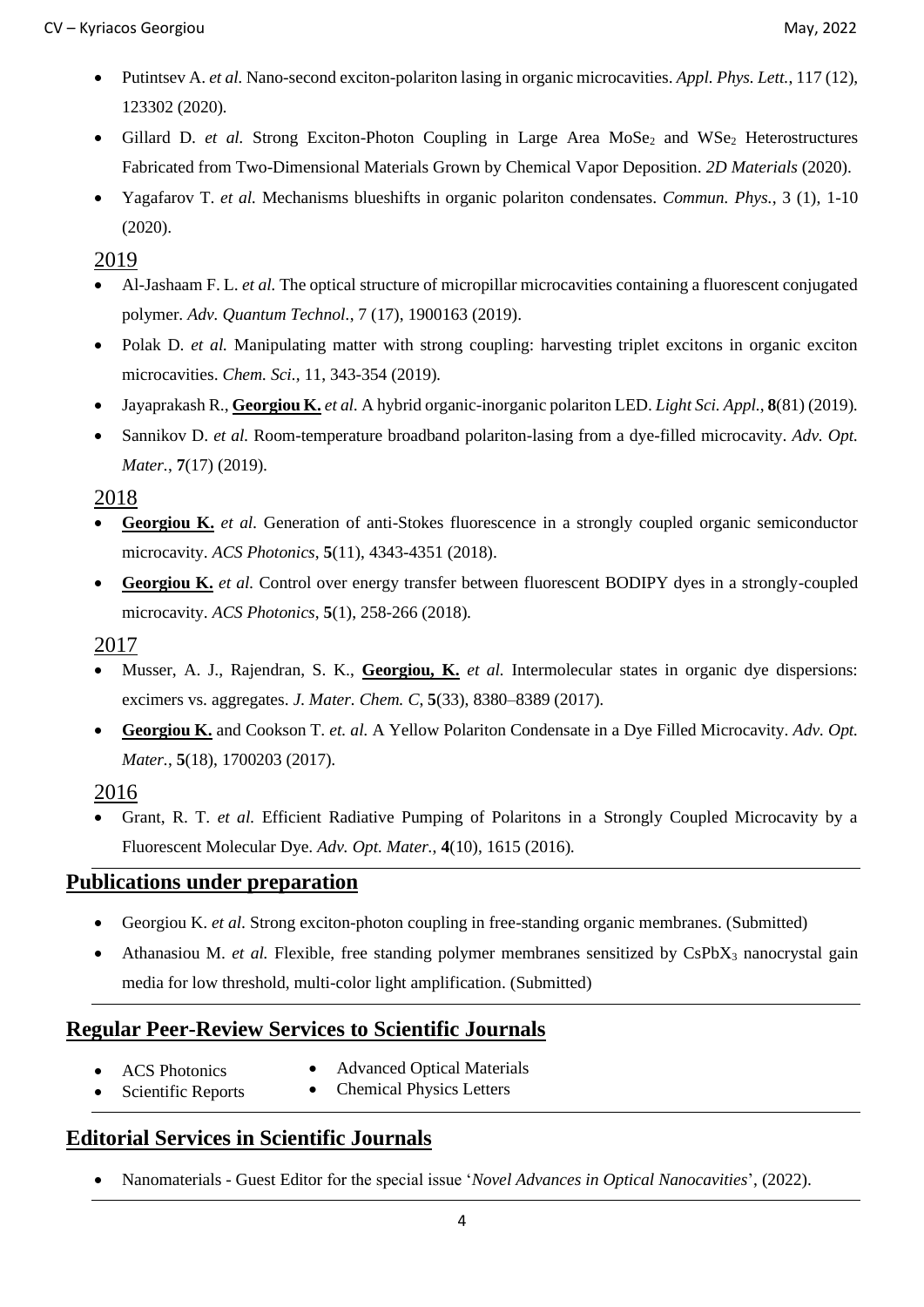MILANO 1863

# **Conferences and Academic Visits**

• Visiting researcher for Prof. Giulio Cerullo at the Physics Department, Politecnico di Milano to initiate a new collaboration and perform 2D Electronic spectroscopy experiments **POLITECNICO** at the ultrafast laboratory, Milan, Italy, July 2021.



- 'Strong coupling in organic-semiconductor slab waveguides'. PLMCN 2020, Clermont-Ferrand, France, October 2020. (held online due to Covid-19)
- 'Bose-Einstein Condensation of Polaritons in BODIPY-filled microcavities'. UK Semiconductors, Sheffield, UK, July 2019.
- Visiting researcher for Prof. Pavlos Lagoudakis at University of Southampton to perform **Southampton** experiments at the hybrid photonics laboratory, Southampton, UK, January 2018.
- International School on Polaritonics and Photovoltaics, Sicily, Italy, August 2017.
- 'Anti-Stokes emission in a strongly-coupled organic semiconductor microcaivity.' UK Semiconductors, Sheffield, UK, July 2017.
- Visiting researcher for Prof. Pavlos Lagoudakis at University of Southampton to perform **Southampton** experiments at the hybrid photonics laboratory, Southampton, UK, February 2017.
- Invited by Prof. Alexey V. Kavokin: 'Laser cooling of organic hybrid microcavities.' Science of the future, Kazan, Russia, September 2016.
- 'Laser cooling of organic hybrid microcavities.' EOSAM, Berlin, Germany, September 2016.
- 'Hybridization of Frenkel-excitons through strong coupling.' Research away day, Sheffield, UK, July 2016.
- 'Strongly-coupled microcavities containing different fluorescent molecular BODIPY-core structures.' ICSCE8, Edinburgh, UK, April 2016.
- Workshop on Condensates of Light, Buckinghamshire, UK, January 2016.
- Visiting researcher for Prof. Pavlos Lagoudakis at University of Southampton to initiate a new collaboration and perform experiments at the hybrid photonics laboratory, Southampton Southampton, UK, July 2015.
- Visiting researcher for CNR Researcher Tersilla Virgili at Politecnico di Milano to initiate a new collaboration and perform experiments at the ultrafast laboratory, Milan, Italy, March, May and June 2015.



• 2 nd Russian-British workshop for young scientists: Advanced Polaritonics and Photonics, Suzdal, Russia, March 2015.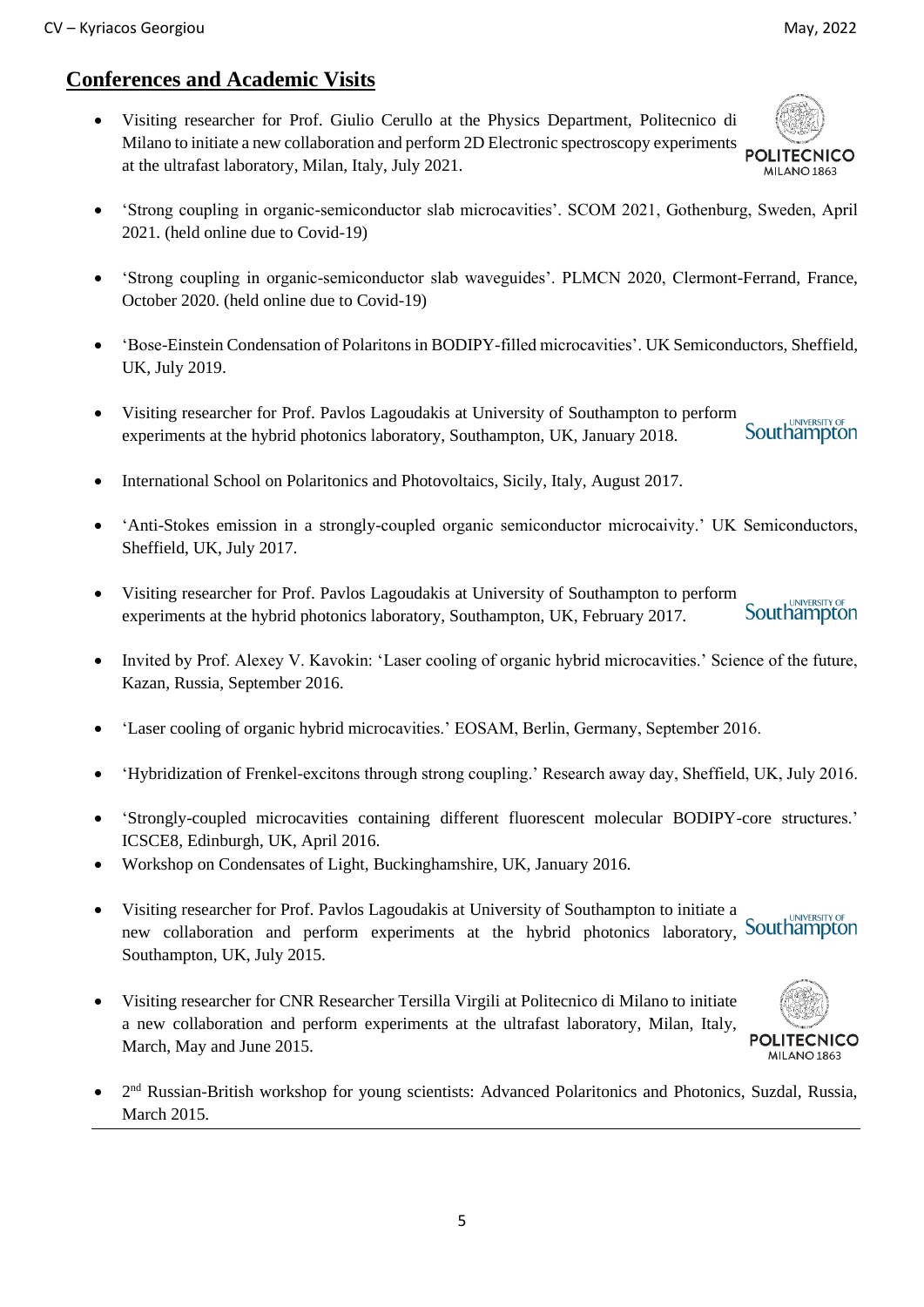# **Research Impact [\(Google Scholar\)](https://scholar.google.com/citations?user=jG8HYJQAAAAJ&hl=en)**



# **Research Grants, Scholarships and Awards**

- Royal Society International Exchanges Exchange Researcher Grant (University of Exeter – University of Cyprus) - Grant No. 'IES\R3\213193' (2022-date).
- Laserlab Europe Collaboration Visiting Researcher Grant (Politecnico di Milano) – Grant No. 'CUSBO002805' (2021-2022).
- Honorary Research Fellow University of Sheffield (2020-2022).
- Onisilos Research Fellowship University of Cyprus (2020-2022).
- PhD Scholarship: EPSRC Doctoral Training Grant (2014-2018).
- Won a competitive research grant  $(\text{\pounds}1000)$  by the University of Sheffield to use in any way to develop my doctoral skills under the scheme Postgraduate Researcher Experience Programme (PREP), May 2017.
- First prize award winner for the presentation 'Hybridization of Frenkel-excitons through strong coupling.' Research Away Day, Sheffield, UK, July 2016.
- Invited by the Rossotrudnichestvo to participate to the Science of the Future New Generation Program that took place in Kazan, Russia. The aim of the program was to bring together the most promising young scientist from around the world to encourage collaborations, September 2016.